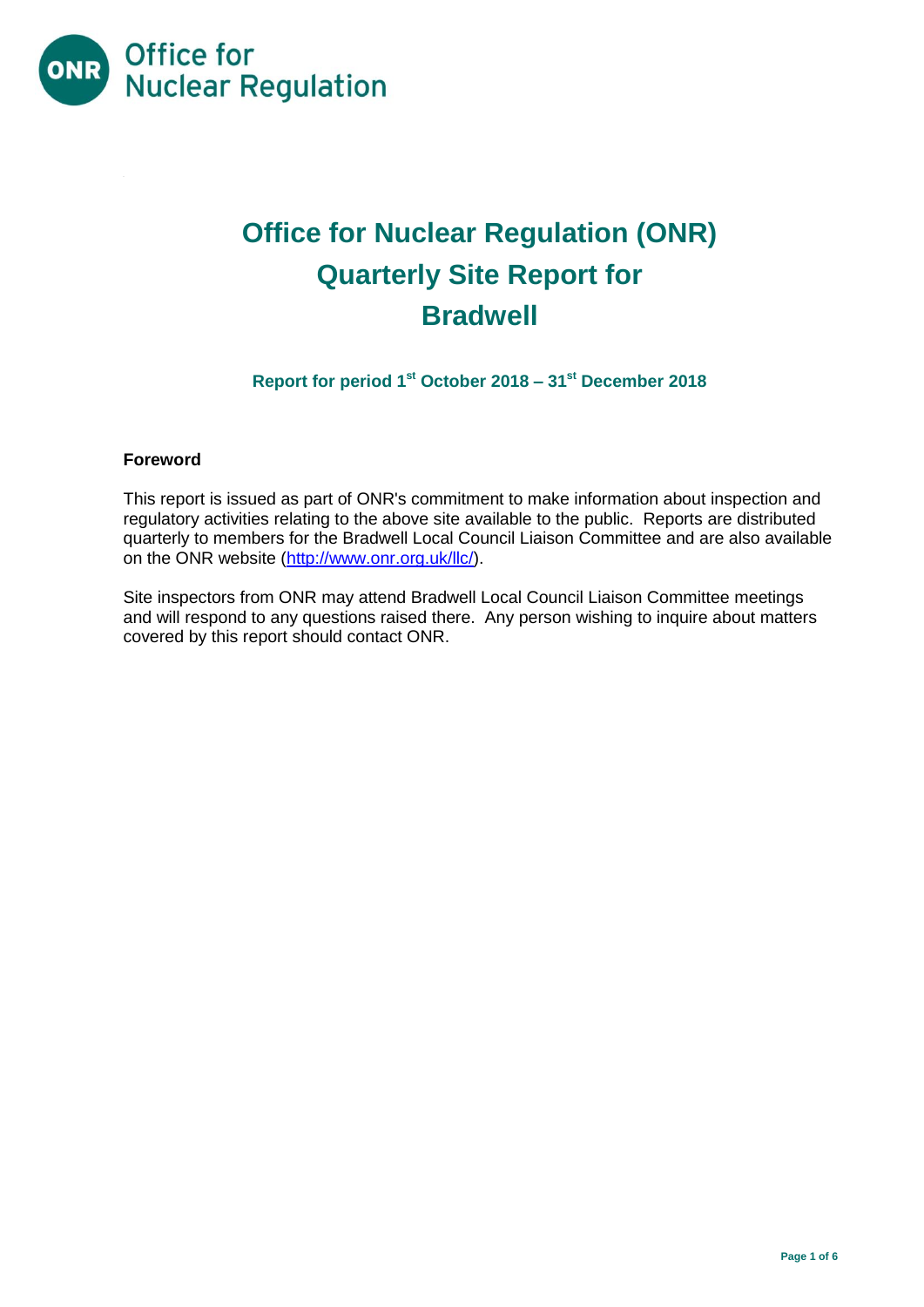# **TABLE OF CONTENTS**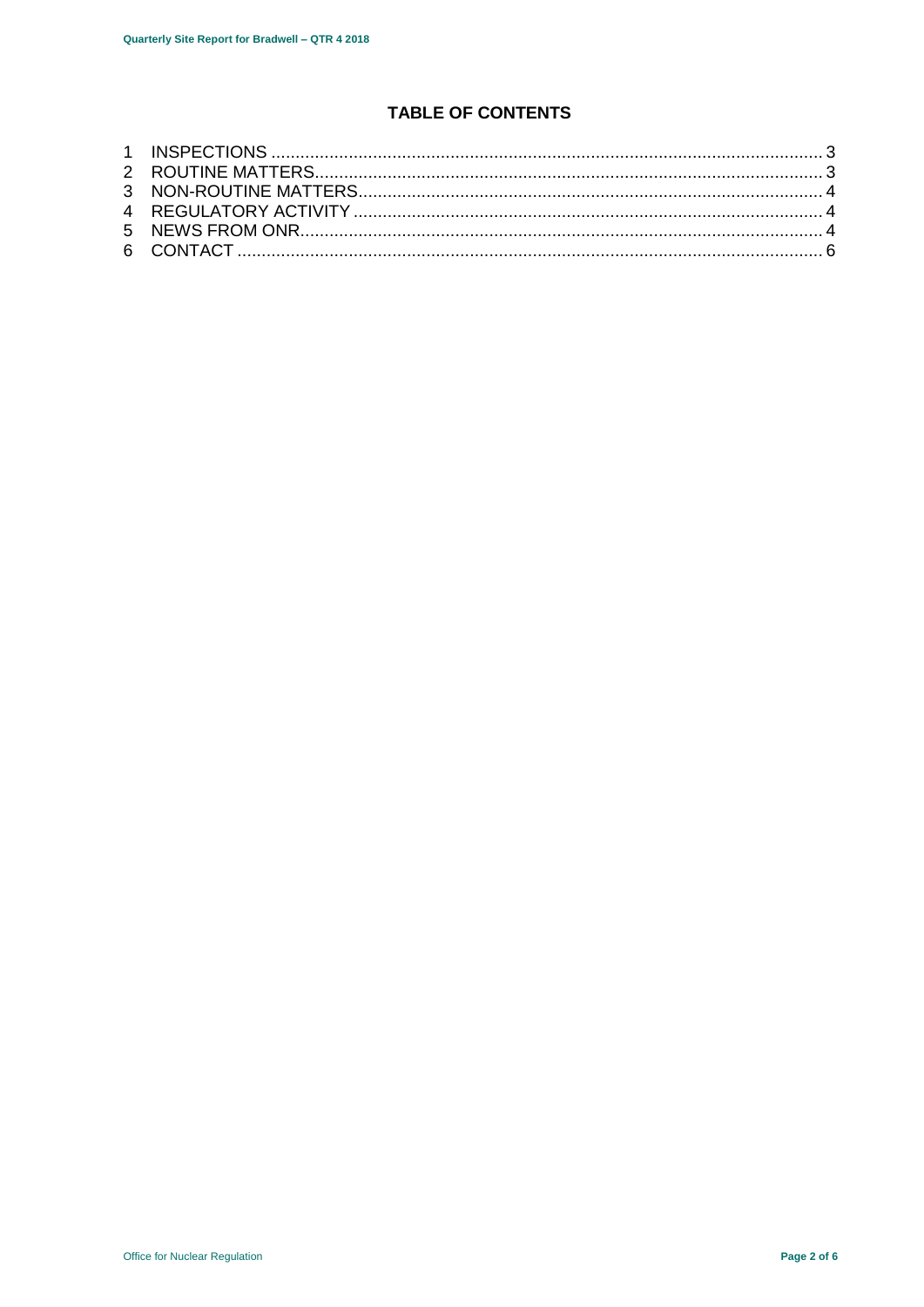# <span id="page-2-0"></span>**1 INSPECTIONS**

This quarter inspections and contacts were all conducted in support of the sites transition into care and maintenance operations.

#### **1.1 Dates of inspection**

The ONR site inspector visited site on the following dates during the quarter:

16<sup>th</sup> to 18<sup>th</sup> October 2018

#### **1.2 ONR held meetings with Bradwell on the following dates during the quarter:**

The ONR held meetings involving Bradwell on the following dates.

29<sup>th</sup> November 2018

# <span id="page-2-1"></span>**2 ROUTINE MATTERS**

#### **2.1 Inspections**

Inspections are undertaken as part of the process for monitoring compliance with:

- $\blacksquare$  the conditions attached by ONR to the nuclear site licence granted under the Nuclear Installations Act 1965 (NIA65) (as amended);
- **the Energy Act 2013:**
- the Health and Safety at Work Act 1974 (HSWA74);
- Tregulations made under HSWA74, for example the Ionising Radiations Regulations 1999 (IRR99) and the Management of Health and Safety at Work Regulations 1999 (MHSWR99);
- The Nuclear Industry Security Regulations (NISR) 2003.

The inspections entail monitoring licensee's actions on the site in relation to incidents, operations, maintenance, projects, modifications, safety case changes and any other matters that may affect safety. The licensee is required to make and implement adequate arrangements under conditions attached to the licence in order to ensure legal compliance. Inspections seek to judge both the adequacy of these arrangements and their implementation.

The inspection on  $16<sup>th</sup>$  to  $18<sup>th</sup>$  October 2018 was a system based inspection undertaken to review the status of the site's readiness to enter C&M. The inspection covered the completeness of the training of the Sizewell A based staff taking over the management of the site and the knowledge capture system, the development of the operating procedures and arrangements for maintenance of the site's remaining structures. The status of the remaining safety and security systems was inspected along with the status of the storage of the ILW in the Interim Storage Facility.

The conclusion of the inspection was that Magnox Ltd had prepared the site to a high standard and progressed to the point where it was appropriate for the licensee to apply to ONR for permission to enter Care and Maintenance (C&M).

#### **2.2 Meetings**

On 29<sup>th</sup> November 2018 an official event was held to mark the site's transition into the longterm C&M stage of decommissioning. The ONR site inspector and the Deputy Chief Inspector for the Sellafield, Decommissioning Fuel and Waste Division represented ONR at the event.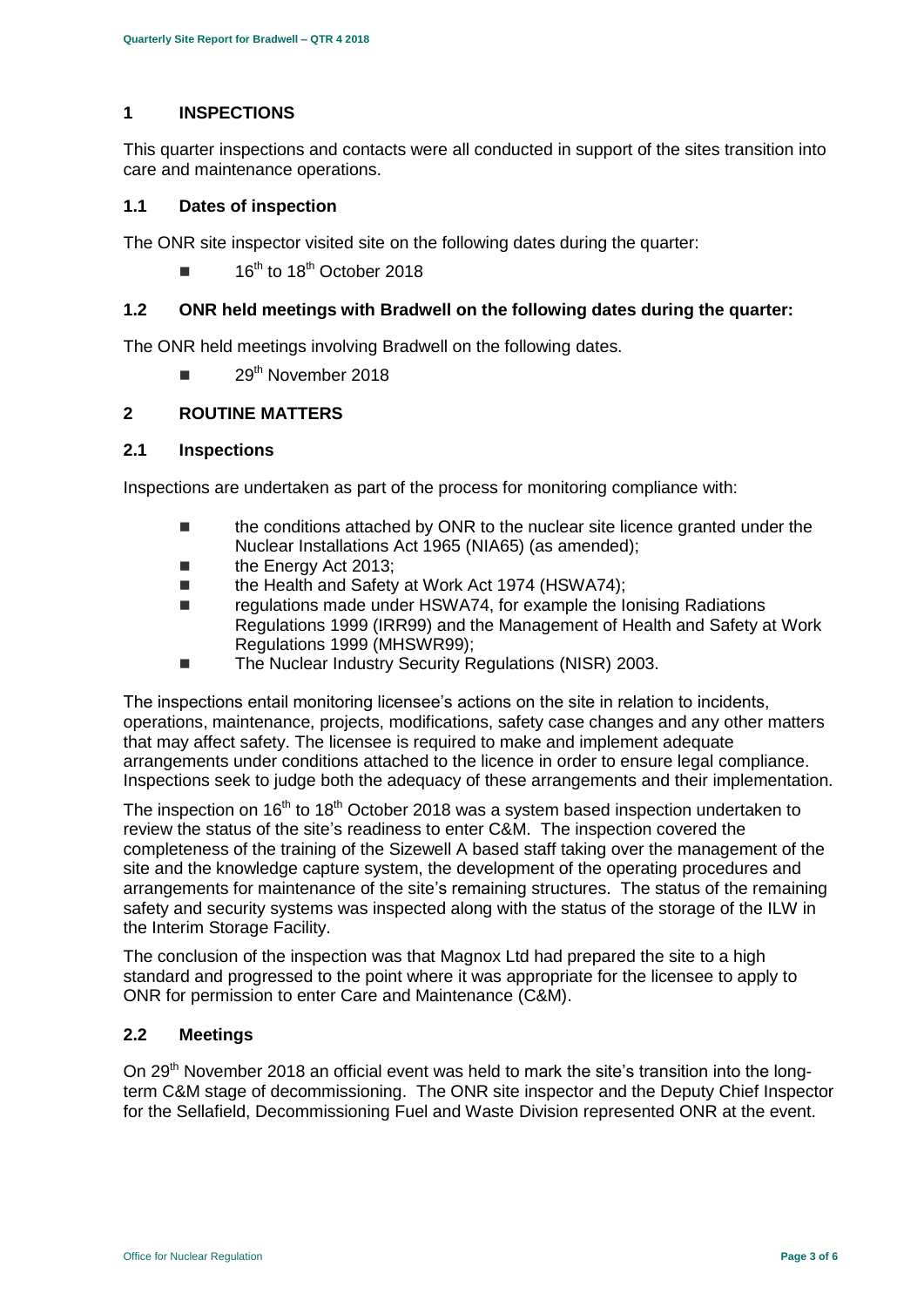# <span id="page-3-0"></span>**3 NON-ROUTINE MATTERS**

Licensees are required to have arrangements to respond to non-routine matters and events and report significant events to ONR. ONR inspectors judge the adequacy of the licensee's response, including actions taken to implement any necessary improvements.

There have been no significant incidents reported this quarter.

# <span id="page-3-1"></span>**4 REGULATORY ACTIVITY**

ONR may issue formal documents to ensure compliance with regulatory requirements. Under nuclear site licence conditions, ONR issues regulatory documents, which either permit an activity or require some form of action to be taken; these are usually collectively termed 'Licence Instruments' (LIs), but can take other forms. In addition, inspectors may issue Enforcement Notices to secure improvements to safety.

Following ONR assessment of the safety case, satisfactory results from observing commissioning tests and inspecting the readiness of the site to enter long term C&M, on 12 November 2018 ONR issued its Consent (LI No. 518) to Magnox Ltd for the site to formally enter C&M.

The Bradwell site is now being managed remotely from the Sizewell A site and some final residual works on the site are being completed, such as removing the management portacabin complex, landscaping the site removing the low level waste processing facility etc.

Reports detailing ONR's regulatory decisions can be found on the ONR website at [http://www.onr.org.uk/pars/.](http://www.onr.org.uk/pars/)

# <span id="page-3-2"></span>**5 NEWS FROM ONR**

October 2018:

- We welcomed the [publication](http://news.onr.org.uk/2018/10/iaea-review-torness-power-station/) of the key review of operational safety performance at Torness nuclear power station, published by the International Atomic Energy Agency and the UK government. The report highlights eight areas of good practice at Torness and offers proposals for further improvements, which we fully support.
- Following our decision to prosecute, EDF Energy Nuclear Generation Ltd and Doosan Babcock Ltd pleaded guilty to offences at Hinkley Point B under the Health & Safety at Work etc. Act 1974, section 3(1) and the Work at Height Regulations 2005, Regulation 4(1) respectively. The incident was a conventional health and safety matter, with no radiological risk to workers or the public. [A sentencing date](http://news.onr.org.uk/2018/10/edf-and-doosan-babcock-plead-guilty/) has been set for 1 February 2019 at Taunton Crown Court.

#### November 2018:

- Following a rigorous procurement process, we appointed six nuclear supply chain organisations to our new [Technical Support Framework \(TSF\).](http://news.onr.org.uk/2018/11/new-technical-support-framework-announced/) The new TSF, which came in to effect on 1 November 2018, has been established to provide a renewed and modernised framework for procuring technical support. We use this technical support to obtain, for example, expert technical assessments, access to specialist software or modelling, or access to niche skill sets that we do not retain in-house.
- The revised Nuclear Safety Directive introduced a European system of Topical Peer Review in 2017 and every six years thereafter. We played a leading role in the preparations for the first European 'Topical Peer Review' on Ageing Management of Nuclear Power Plants and welcome the publication of the first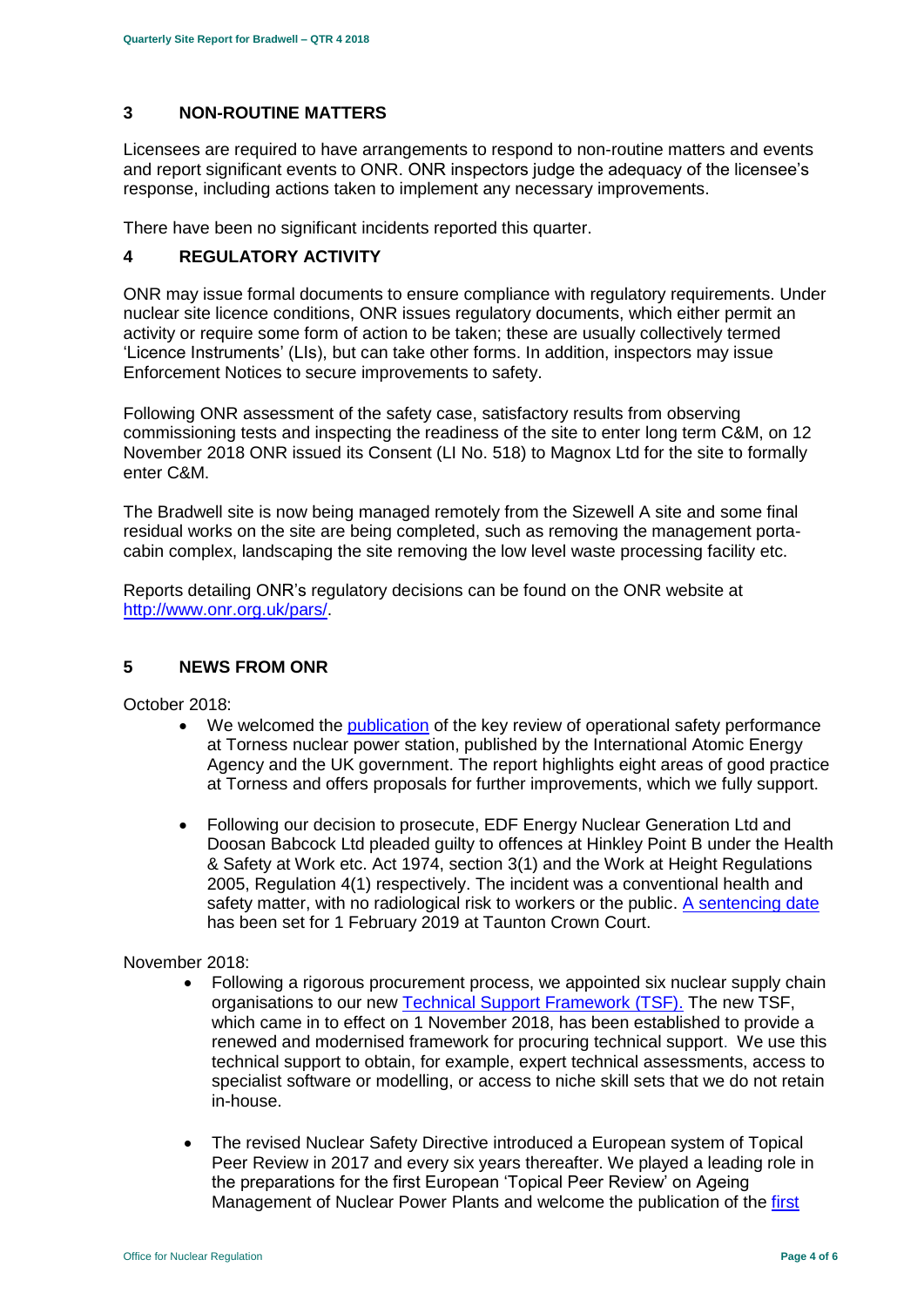[peer review report](http://news.onr.org.uk/2018/11/onr-welcomes-first-topical-peer-review/) by the European Nuclear Safety Regulator Group. We are pleased that a number of our experts made a valuable contribution to the exercise alongside 16 European countries as well as Norway, Switzerland and Ukraine. The UK report was authored jointly between ourselves, EDF Nuclear Generation Ltd and EDF-NNB GenCo.

- [The Atomic Weapons Establishment \(AWE\) was fined £1 million](http://news.onr.org.uk/2018/11/awe-prosecution-reaction/) after admitting offences under Section 2 (1) of the Health and Safety at Work etc. Act (1974). The incident, which occurred on 27 June 2017 was a conventional health and safety matter and there was no radiological risk to workers or the public. The prosecution was the result of our investigation into the incident.
- In conjunction with the Environment Agency, we announced the completion of our [initial high level scrutiny](http://news.onr.org.uk/2018/11/uk-hpr1000-completes-gda-step-2/) of the UK HPR1000 reactor design.
- We provided NNB Genco (HPC) Ltd (NNB GenCo) with [consent](http://news.onr.org.uk/2018/11/consent-for-hinkley-point-c-nuclear-island-concrete-pour/) to commence the unit 1 Nuclear Island concrete pour at Hinkley Point C (HPC). We also hosted our third webinar to explain our permissioning role for the Nuclear Island concrete pour at HPC and to provide information on our work to ensure that the new nuclear power station is built to the standards expected in the UK. Amongst others, a number of Site Stakeholder Group members joined the webinar and we received excellent feedback. We are planning further webinars on various topics in 2019. If you would like to find out more, please contact the ONR Communications team at [contact@onr.gov.uk](mailto:contact@onr.gov.uk)
- After 16 years of decommissioning work, Bradwell became the first of the Magnox nuclear power stations to receive our permission to enter into a period of "care and maintenance".
- The nuclear safeguards regulations which will enable ONR to set up the domestic safeguards regime following Euratom withdrawal, were laid in Parliament. The Government published the details, [alongside its response and the feedback to](https://www.gov.uk/government/consultations/nuclear-safeguards-regulations)  [consultation on the draft regulations on its website.](https://www.gov.uk/government/consultations/nuclear-safeguards-regulations)

#### December 2018:

- [Court proceedings continued](http://news.onr.org.uk/2018/12/prosecution-of-sellafield-ltd/) in our [prosecution of Sellafield Ltd](http://news.onr.org.uk/2018/07/update-prosecution-of-sellafield-ltd/) for offences under Section 2 (1) of the Health and Safety at Work etc. Act (1974).
- Reactor 3 at Hunterston B remains offline after being shut down following a routine inspection into cracks in its graphite core, in March 2018. Cracking of the graphite [bricks in Advanced Gas-cooled Reactors](http://www.onr.org.uk/civil-nuclear-reactors/graphite-core-of-agrs.htm) such as Hunterston B is expected as the reactors age. However, the number of cracks found during the inspection of Reactor 3 has led to the licensee, EDF Nuclear Generation Limited, carrying out further inspections of the core. Reactor 4 at Hunterston B was taken offline in October for an inspection of its graphite core. EDF Energy has submitted a safety case for Reactor 4 and is preparing one for Reactor 3. We will assess both safety cases to determine whether the reactors are safe to return to service. Neither reactor may restart without our consent, which we will give only if it is safe to do so.
- The Government published a [Written Ministerial Statement](https://www.parliament.uk/business/publications/written-questions-answers-statements/written-statement/Commons/2018-12-19/HCWS1217/) on implementing Geological Disposal, announcing the publication of its [Working With Communities](https://www.gov.uk/government/publications/implementing-geological-disposal-working-with-communities-long-term-management-of-higher-activity-radioactive-waste) policy and the launch of a consent-based process to find a site to host a Geological Disposal Facility (GDF). While we have no formal role in identifying the site for a GDF, any future facility will need to meet the high standards of safety and security required of a licensed nuclear site.